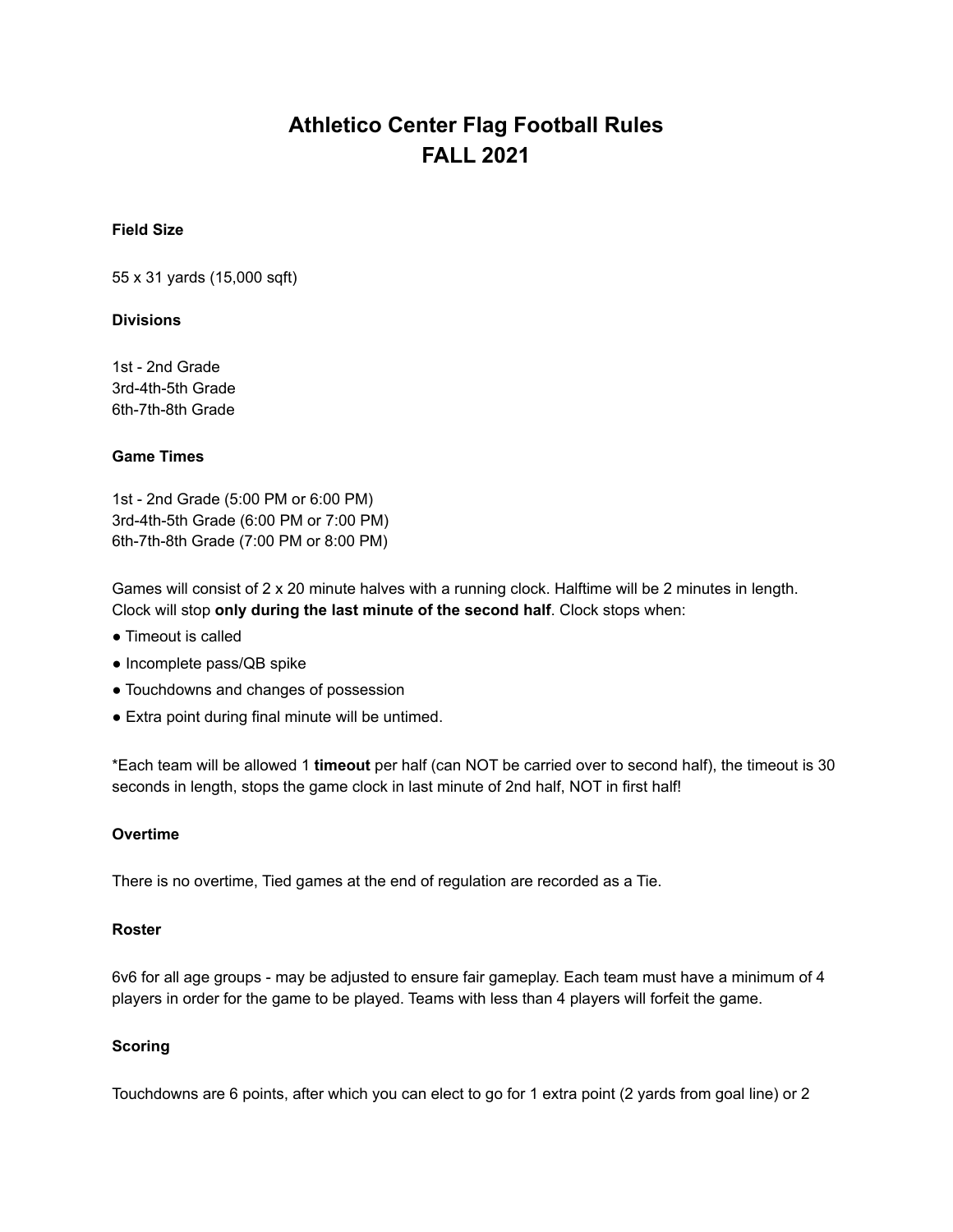extra points (6 yds from goal line). *\*Defense can NOT return an interception on an extra point(s) attempt.*

# **Rules**

**Coin Toss:** The team that wins the coin toss can choose to be on offense first or the endzone they wish to defend. The team that starts on offense in the first half, starts on defense in the second half.

# **Coaching:**

● One coach is allowed on the field of play for 1st/2nd and 3rd/4th/5th grade games.

● No coaches are allowed on the field of play for 6th/7th/8th grade games; coaches must remain on the sideline.

## **Mercy Rule:**

All games will play the full 40 minutes, regardless of the score. However, if a team is down 14 or more points, they are allowed unlimited running plays (until within 13 points or less). Clock **does not stop** in the final minute of the game, if a team is behind by 14 or more points.

Teams trailing by more than 28 points at any time may elect to add one (1) extra player on the field for offense and/or defense. The extra player must return to the team bench once the game is within 20 points.

Final margins of victory will not exceed 35 points in the league standings/scoreboard online.

**This is a 100% non contact league.** No blocking, no screening, no picking, no bump-and-run, no tackling/pushing/shoving. Any infraction will result in a personal foul with a 5 yard penalty and an automatic first down.

# **Gameplay**

● Offense starts possession on their own goal line at the start of each half and after an opponent's score.

● Play Clock

○ 1st/2nd grade division and 3rd/4th/5th grade division - The offense has 45 seconds after the ball is set to "snap" the ball for the next play. Delay of game results in loss of 5 yards or loss of down if within offense's 5 yard line.

○ 6th/7th/8th grade division - The offense has 30 seconds after the ball is set to "snap" the ball for the next play. Delay of game results in loss of 5 yards/loss of down if within offense's 5 yard line

- Offense has 4 downs to advance the ball past the first down marker or to score a touchdown.
- There are two, STATIC first down markers. The first that is 15 yards from the offense's goal line, and a second that is 15 yards away from the defense's goal line.
- 6th/7th/8th grade division will have ONLY one first down at midfield.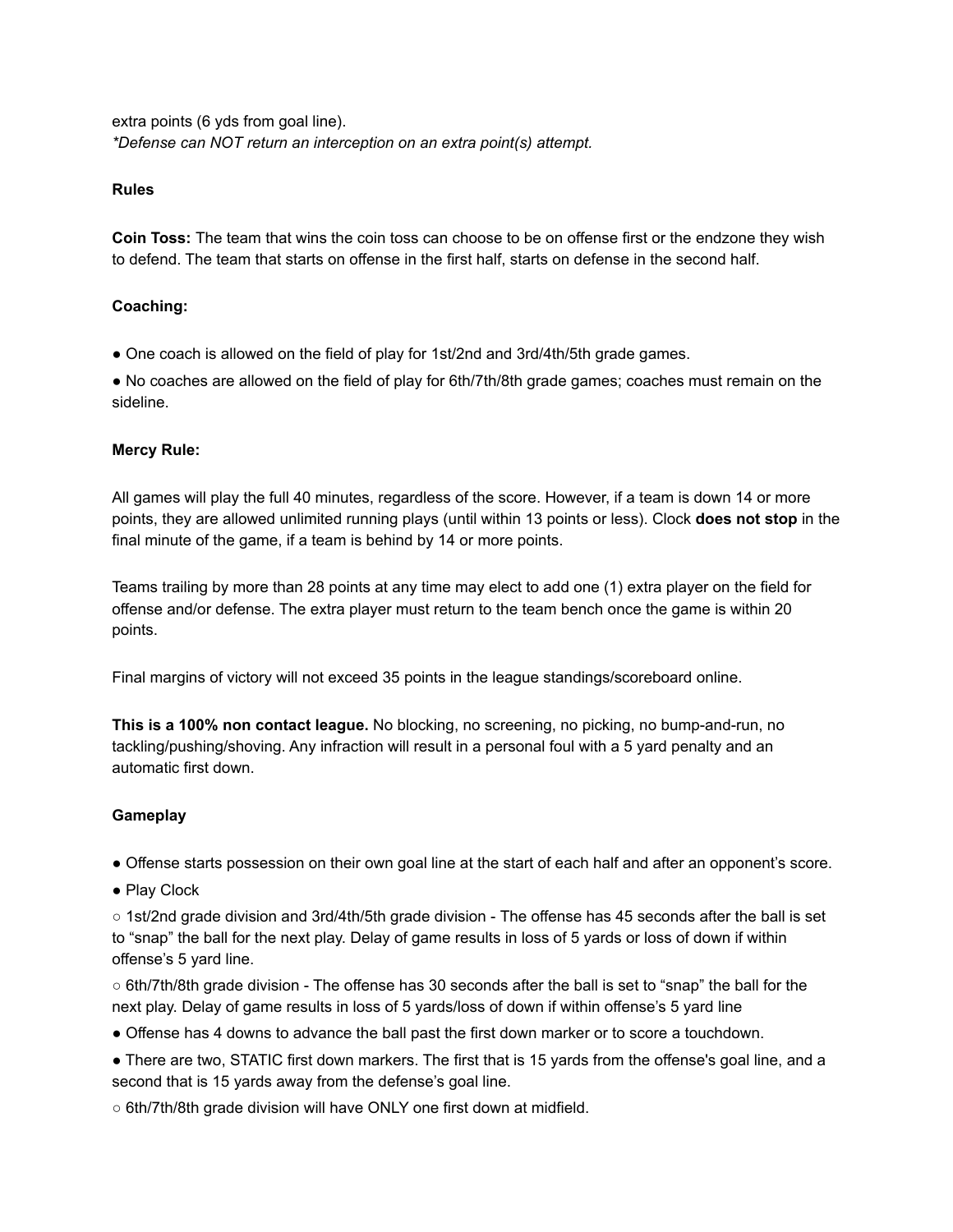• On 4th down, the offensive team must elect to (by verbally declaring to the Ref):

○ Go for it

■ A failed 4th down attempt results in a turnover on downs, and the opposing team starts with the ball at the SPOT

○ "PUNT" - NO ACTUAL Kick

■ 1st/2nd grade division and 3rd/4th/5th grade division - "Receiving team" starts at the (first) 1st down (15 yards from their endzone)

■ 6th/7th/8th grade division: "Receiving team" starts the ensuing offensive possession their own goal line

- For a play to start, the entire Offense must be set (static), with the exception of 1 motioner
- Motion can go laterally or backwards, NOT forward

● An individual play begins on "snap of the ball." All levels will use **QB Tees with automatic timers attached** (the Tees will also serve as the LOS marker).

○ QB will have 6 seconds to get rid of the ball before timer goes off

○ All 5 NON-QBs are eligible to catch a pass

○ If timer sounds, and the ball is not **in the air**, it's considered a sack with **NO LOSS OF YARDS,** just, loss of down

• There are NO LOSS of YARDS

- There are **no safeties**
- Sacks revert back to original LOS (loss of down)
- The defense can never cross the LOS (except on their blitz)
- Even vs Run or Play-Action
- Defense downs the ball carrier by successfully pulling off the runner's flag(s).

○ The ball is spotted **on the FEET** (not ball) of the ball-carrier when the flags are pulled or where the offensive player steps out of bounds.

● "Ghost flag falls" If a ball-carrier's flags come off **unintentionally** (without defensive contact), the carrier is STILL LIVE, until the defense touches them down (1 hand)

• There are NO FUMBLES. Once the ball hits the ground, the ball is dead (Offense retains possession of the ball)

○ Defender is NOT allowed to strip/punch/etc. To force a fumble

• Interceptions are live plays and may be returned.

○ Interception Return that does NOT score = Intercepting Team starts with the ball at the SPOT, 1st Down.

# **Offensive Runs/Defensive Blitzes**

● The offense has one running play **per possession (unless trailing by more than 14 points)**. This INCLUDES QB runs. Hence any QB run, handoff or toss play counts as your Run for that possession. (1st/2nd grade division players have unlimited runs)

○ A "Run" is defined by any offensive play where the QB **does NOT throw the ball forward**

○ The one run is INDEPENDENT of a defense blitzing